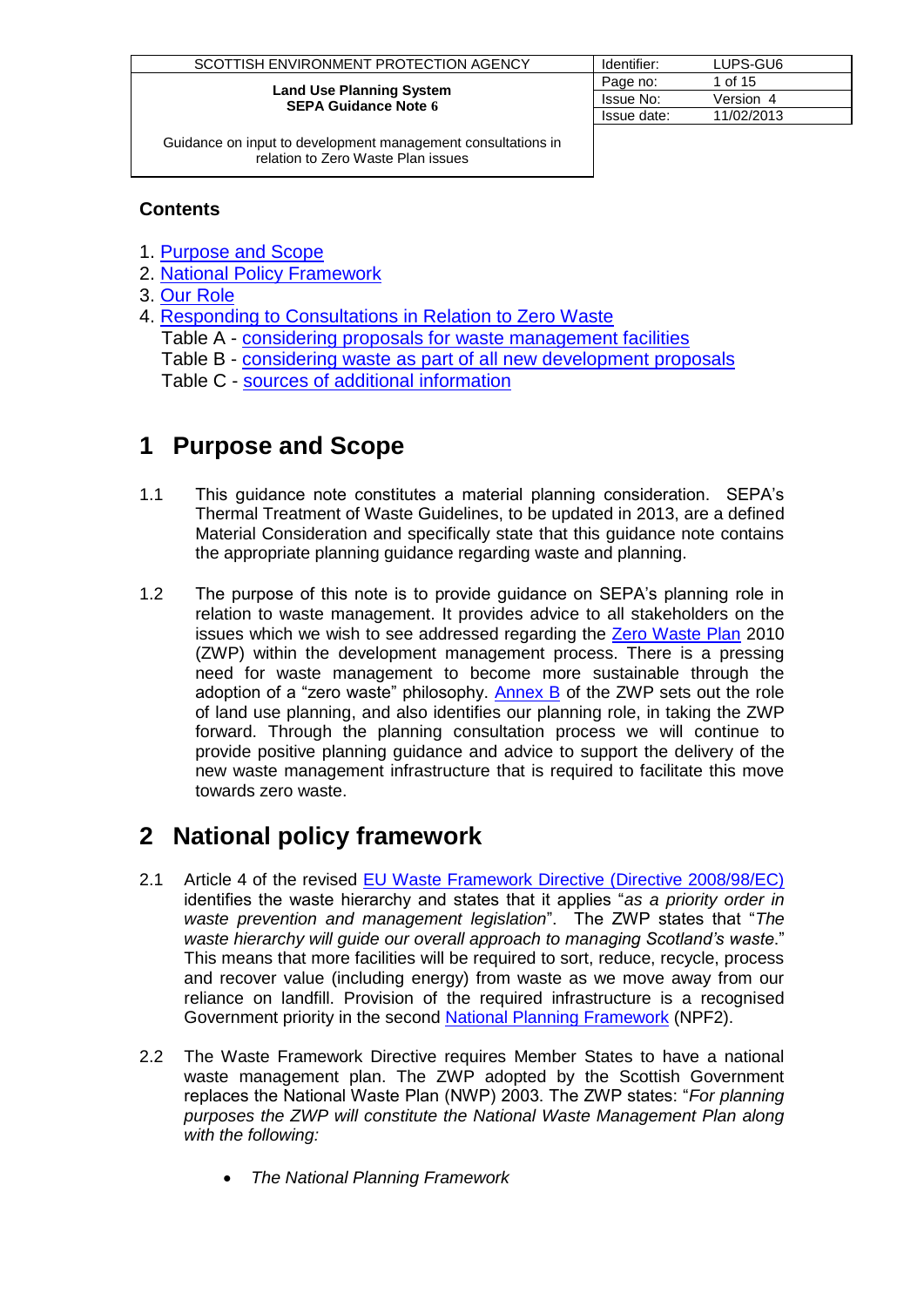| SCOTTISH ENVIRONMENT PROTECTION AGENCY                         | Identifier: | LUPS-GU6   |
|----------------------------------------------------------------|-------------|------------|
|                                                                | Page no:    | 2 of 15    |
| <b>Land Use Planning System</b><br><b>SEPA Guidance Note 6</b> | Issue No:   | Version 4  |
|                                                                | Issue date: | 11/02/2013 |
|                                                                |             |            |

- *Scottish Planning Policy*
- *Planning Advice Note 63 (including revised versions)*
- *SEPA waste data source: including Waste Data Digests, Local Waste Management Reports, Site Capacity and Infrastructure Reports and Maps*
- *SEPA Thermal Treatment of Waste Guidelines 2009 (including revised versions)."*
- 2.3 The ZWP sets out targets and measures which include:
	- 70% of all Scotland's waste to be recycled;
	- A maximum of 5% of all Scotland's waste to be landfilled;
	- Mandatory source segregation of key recyclables:
	- Material based landfill bans;
	- Property based landfill bans (biodegradability);
	- Introduction of restrictions on inputs to energy from waste facilities.
- 2.4 In addition to the requirements from the Waste Framework Directive, the [Climate Change \(Scotland\) Act 2009](http://www.scotland.gov.uk/Topics/Environment/climatechange/scotlands-action/climatechangeact) has made the links between waste and climate change more explicit. Our [Position Statement on Planning, Energy and](http://www.sepa.org.uk/idoc.ashx?docid=d8d04aac-d2c2-4043-9704-3bd3236c7f04&version=-1)  [Climate Change 2009](http://www.sepa.org.uk/idoc.ashx?docid=d8d04aac-d2c2-4043-9704-3bd3236c7f04&version=-1) creates a clear link between our waste role and climate change mitigation. This link will be further refined in our forthcoming Planning Guidance on Climate Change and Energy.
- 2.5 The [Waste \(Scotland\) Regulations 2012](http://www.legislation.gov.uk/sdsi/2012/9780111016657/contents) set out amendments to existing legislation to enable the objectives of the ZWP to be achieved including;
	- Separate collections for metal, plastic, glass, paper and card from 1 January 2014.
	- A ban on previously separated metal, glass, plastic, paper, card and food going to landfill or incinerator from 1 January 2014.
	- Separate food waste collections for food businesses (either from 1 January 2014 or 2016, depending on amount of food waste generated).
	- Biodegradable municipal waste banned from landfill from 1 January 2021.
	- A requirement for Local Authorities to provide a minimum recycling service to householders.
	- A requirement for waste contractors to provide collection and treatment services which deliver high quality recycling.
	- Metals and dense plastics to be removed from municipal waste prior to incineration by 1 Jan 2016.
- 2.6 The planning system is crucial to delivery of these objectives; all new waste management facilities will require planning consent and existing facilities may require changes to plant and operational timescales. Facilities for storing recyclable waste must be considered, as should the potential for existing landfill sites to take longer to be completed and remediated due to the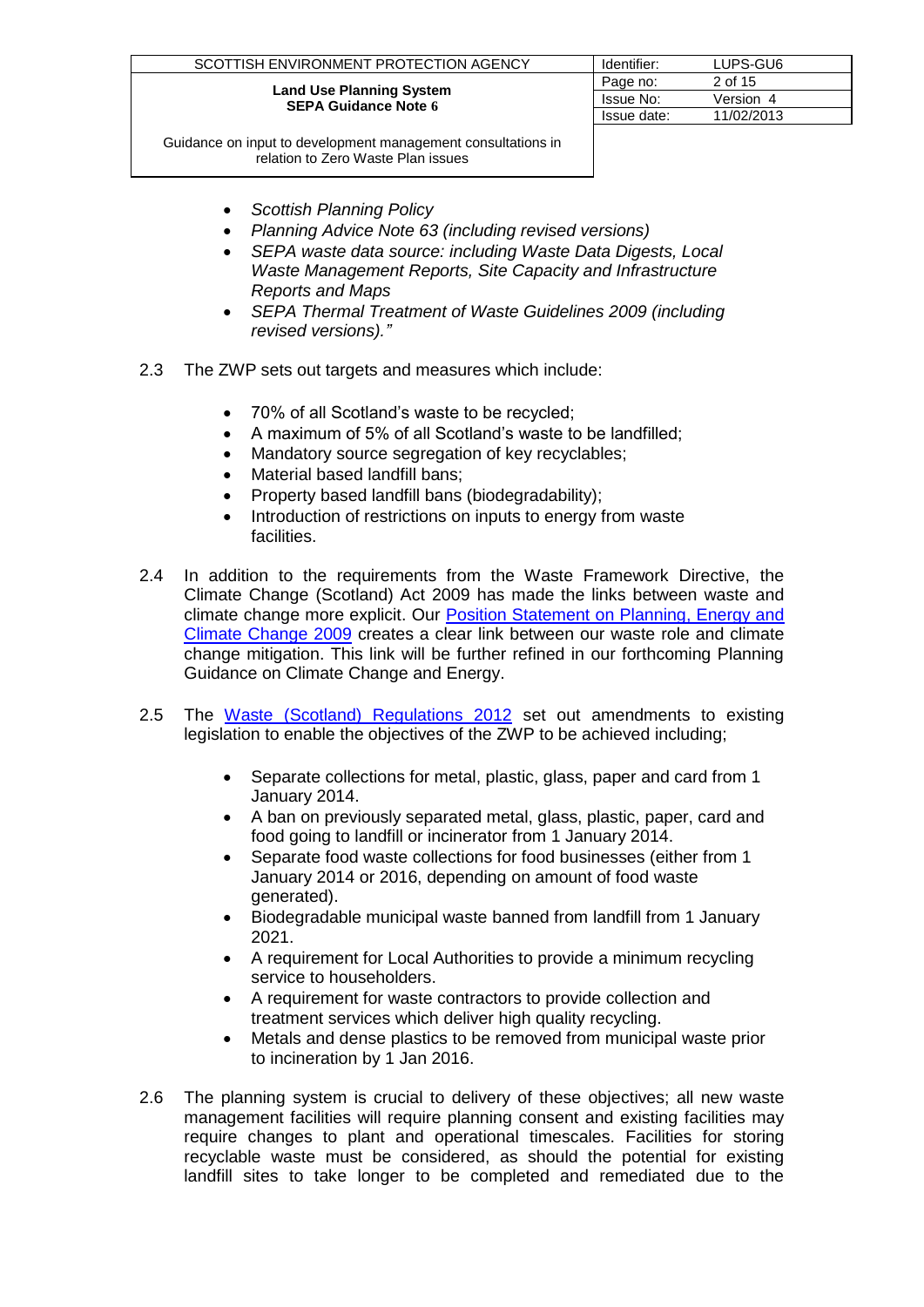| SCOTTISH ENVIRONMENT PROTECTION AGENCY                         | Identifier: | LUPS-GU6   |
|----------------------------------------------------------------|-------------|------------|
|                                                                | Page no:    | 3 of 15    |
| <b>Land Use Planning System</b><br><b>SEPA Guidance Note 6</b> | Issue No:   | Version 4  |
|                                                                | Issue date: | 11/02/2013 |
|                                                                |             |            |

reduction in waste being disposed of to them. Waste minimisation and management is also required as part of the design of all new development.

- 2.7 NPF2 states (paragraph 168) that "*The planning system has a crucial role to play in ensuring that installations are delivered in time to allow waste management targets to be met.*" In addition to this, paragraph 168 also highlights the Government's focus on a low carbon economy and sets out a role for planning authorities in support of this: "*relationships between waste, heat and other forms of energy must be fully considered by planning authorities at an early stage in the preparation of development plans*."
- 2.8 SPP sets out the role of development plans in planning for waste management facilities and identifies the issues to be considered when assessing development proposals for waste management facilities as follows (paragraph 220):

*"With operational control regulated by SEPA, development plans and consideration of applications for planning permission relating to waste management facilities should:*

- *Focus on whether the development is acceptable rather than on control of the processes or waste streams involved,*
- *Consider only the aspects of operation enforceable under planning control to minimise impacts on the environment, transport network and local communities, and*
- *Secure decommissioning or restoration to agreed standards.*

*Operational impact and transport are important considerations when considering proposals for new waste management facilities. Depending on the facility, noise, effect on water resources, landscape and visual impact and impact on the natural and historic environment may also be relevant considerations."*

SPP and NPF are due to be revised in 2013.

2.9 [Planning Advice Note 63 Waste Management Planning](http://www.scotland.gov.uk/Publications/2002/02/pan63/pan-63) (PAN63) provides guidance on the issues that have to be considered at planning application stage for waste facilities. This PAN is due to be revised in 2013.

# <span id="page-2-0"></span>**3 Our role**

- 3.1 We are a statutory consultee for planning applications in accordance with Schedule 5, section 1 (g) of the [Town and Country Planning \(Development](http://www.legislation.gov.uk/ssi/2008/432/contents/made)  [Management Procedure\) \(Scotland\) Regulations 2008,](http://www.legislation.gov.uk/ssi/2008/432/contents/made) where the proposed development "*consists of or includes the use of land for the deposit of any kind of refuse or waste, including slurry or sludge*." Under the modernised planning system, we are also a key agency in the preparation of development plans.
- 3.2 We are consulted on proposals for new (or extensions to existing) waste management facilities and we will provide clear advice to the planning authority, developer and the public as to whether or not the proposal complies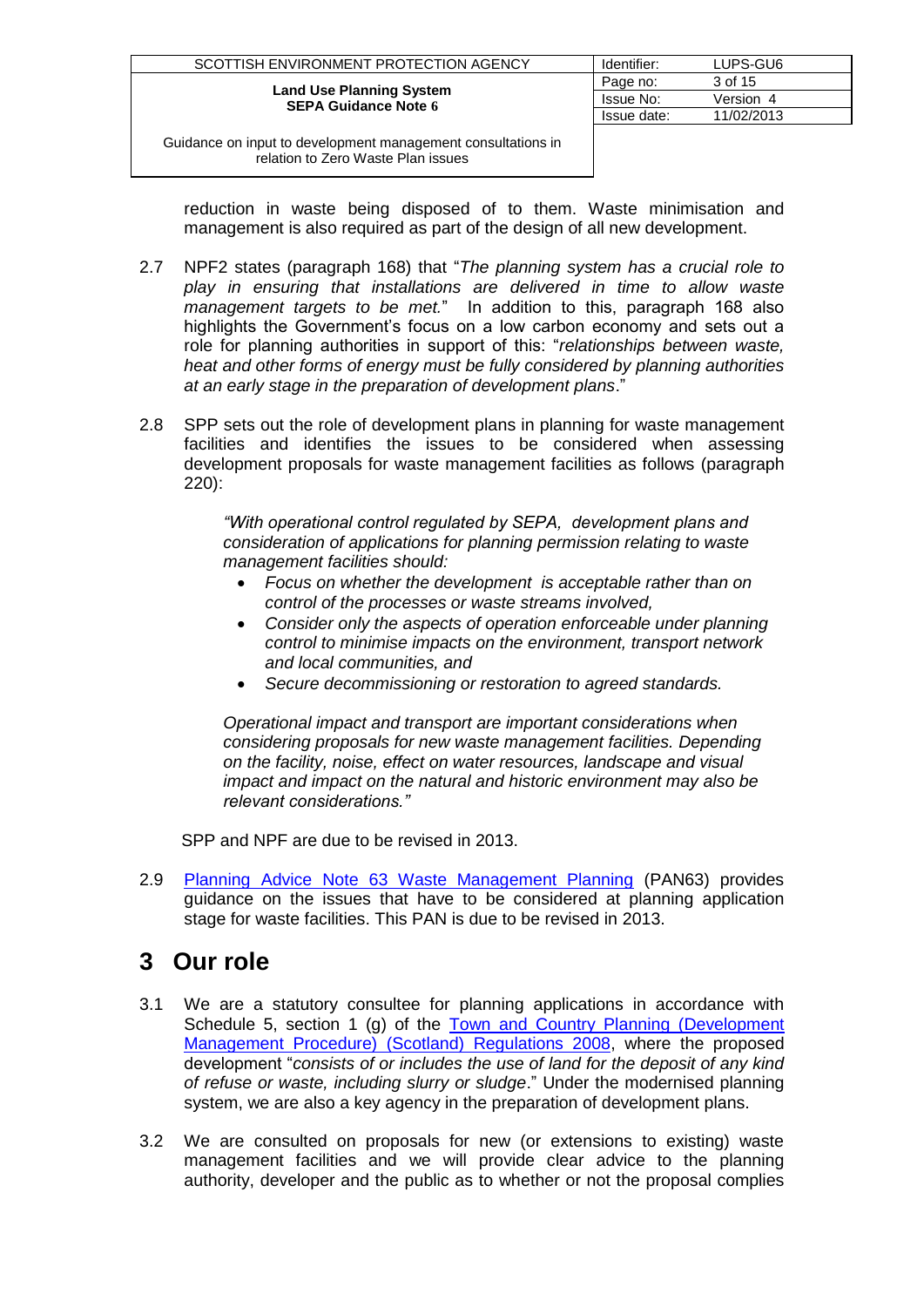| SCOTTISH ENVIRONMENT PROTECTION AGENCY                         | Identifier:      | LUPS-GU6   |
|----------------------------------------------------------------|------------------|------------|
|                                                                | Page no:         | 4 of 15    |
| <b>Land Use Planning System</b><br><b>SEPA Guidance Note 6</b> | <b>Issue No:</b> | Version 4  |
|                                                                | Issue date:      | 11/02/2013 |
|                                                                |                  |            |

with national policy and quidance and helps towards delivering the objectives of the ZWP.

- 3.3 Our role covers assessing the acceptability of the development as a land use in the context of the issues falling within our remit. We also advise if a proposal is capable of being consented under regulatory regimes controlled by us in general terms (the detail is a matter for our control). We therefore make representations on:
	- The acceptability of the location, layout and design of the development relevant to our remit and the development plan.
	- An indication of matters which will be regulated by us and therefore will not need to be controlled by planning conditions.
	- Planning conditions which are essential to the acceptability of the development, including those which may be required to complement but not duplicate our regulatory control.

### <span id="page-3-0"></span>**4 Responding to consultations in relation to zero waste**

4.1 We will respond to development management consultations on zero waste issues as set out in Tables A and B below. If these issues are satisfactorily addressed then we can offer support in terms of ZWP issues. However, if these issues are not satisfactorily addressed, demonstrating that the proposals will be in conflict with ZWP objectives, and no further information or amendment is forthcoming following a request by us to meet ZWP objectives, then we will object. Where possible, we should always inform the planning authority and/or the applicant of what is required in order to address the reasons for objection.

<span id="page-3-1"></span>

|                                | Table A: Considering proposals for waste management facilities                                                                                                                                                                                                                                                                       |
|--------------------------------|--------------------------------------------------------------------------------------------------------------------------------------------------------------------------------------------------------------------------------------------------------------------------------------------------------------------------------------|
| Key issues/policy<br>framework | The central issue we will consider when consulted on a proposed waste<br>management facility is whether the proposed development will support<br>delivery of the ZWP objectives.                                                                                                                                                     |
|                                | We will encourage early pre-application engagement on significant<br>planning applications which raise waste management issues in order to<br>enable issues and information requirements to be identified early in the<br>planning process.                                                                                          |
| <b>Waste Hierarchy</b>         | A key objective of the ZWP, NPF2, SPP, PAN63 and TTWG is to view<br>waste as a resource. Maximising the resource value of waste will ensure<br>that the ZWP re-use and recycling targets are met and that only waste<br>which cannot be reused or recycled is treated in energy from waste<br>facilities or disposed of to landfill. |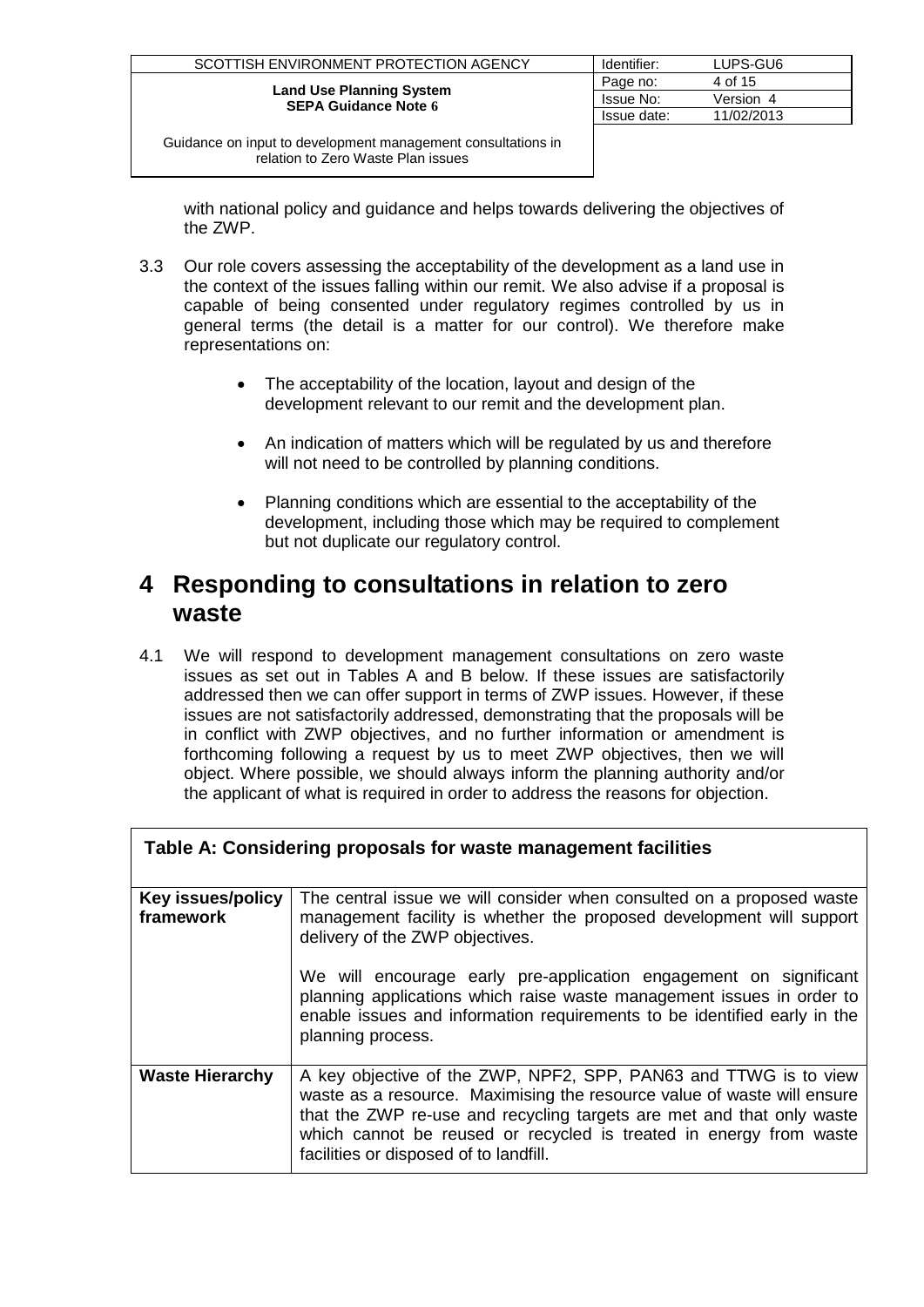| SCOTTISH ENVIRONMENT PROTECTION AGENCY                         | Identifier: | LUPS-GU6   |
|----------------------------------------------------------------|-------------|------------|
|                                                                | Page no:    | 5 of 15    |
| <b>Land Use Planning System</b><br><b>SEPA Guidance Note 6</b> | Issue No:   | Version 4  |
|                                                                | Issue date: | 11/02/2013 |
|                                                                |             |            |

|                                                                                 | The Waste (Scotland) Regulations 2012 amend the PPC Regulations to<br>restrict inputs to incineration and co-incineration facilities to 'residual<br>waste' only. This means that unsorted waste must be pre-treated in order<br>to remove any remaining recyclable materials prior to incineration.                                                                                                                                                                                                                                                                                                   |
|---------------------------------------------------------------------------------|--------------------------------------------------------------------------------------------------------------------------------------------------------------------------------------------------------------------------------------------------------------------------------------------------------------------------------------------------------------------------------------------------------------------------------------------------------------------------------------------------------------------------------------------------------------------------------------------------------|
|                                                                                 | These Regulations also prevent source segregated recyclable materials,<br>including food, from being disposed of to landfill, with implementation<br>phased from 1 January 2014 to 1 January 2021. A further ban limiting the<br>disposal of municipal biodegradable waste to landfill will be implemented<br>from 1 January 2021.                                                                                                                                                                                                                                                                     |
|                                                                                 | In light of these forthcoming regulatory changes it is in the applicant's<br>interest to prepare for them by ensuring that their development proposal<br>is made for compliance with these changes. In particular, developers<br>proposing incinerators and co-incinerators should be aware of the<br>requirement to pre-treat unsorted waste. In our planning responses, we<br>will draw the applicant's attention to these forthcoming regulatory<br>changes.                                                                                                                                        |
| <b>Site</b><br>Identification,<br><b>Selection and</b><br><b>Consentability</b> | We will use LUPS GU15 Planning guidance in relation to SEPA-regulated<br>sites and processes to advise if a proposal is capable of being consented<br>in a specific location under the regulatory regimes controlled by us. We<br>will request only information that is relevant for consideration of the<br>planning application at the planning stage; this may include information<br>about pollution mitigation measures at this stage.                                                                                                                                                            |
|                                                                                 | We require the site to be capable of accommodating the proposed<br>development without resulting in unacceptable negative environmental<br>impacts and to be adequate for the activity proposed. Information sheets<br>on planning characteristics for various waste treatment technologies are<br>available on our website. Additional information in relation to site selection<br>for Energy from Waste proposals is given below. The local Operations<br>Team will provide assistance with the assessment of site size and advise<br>if the identified site is adequate for the activity proposed. |
|                                                                                 | We will object on the basis of lack of information where we deem that the<br>information submitted in respect of land-use planning considerations is<br>inadequate for us to assess the application. We will not object if the<br>information lacking is solely required for the environmental permit<br>application.                                                                                                                                                                                                                                                                                  |
|                                                                                 | We will advise planning authorities to consider whether proposed new<br>land uses are compatible with existing adjacent waste management<br>facilities or waste management facilities in close proximity. In doing so<br>we will advise that they consider the following issues:                                                                                                                                                                                                                                                                                                                       |
|                                                                                 | <b>Buffer zones</b> ; <b>SPP</b> (paragraph 217) identifies that buffer zones may be<br>appropriate for some waste management facilities, and that site specific<br>characteristics will need to be taken into account by the planning authority                                                                                                                                                                                                                                                                                                                                                       |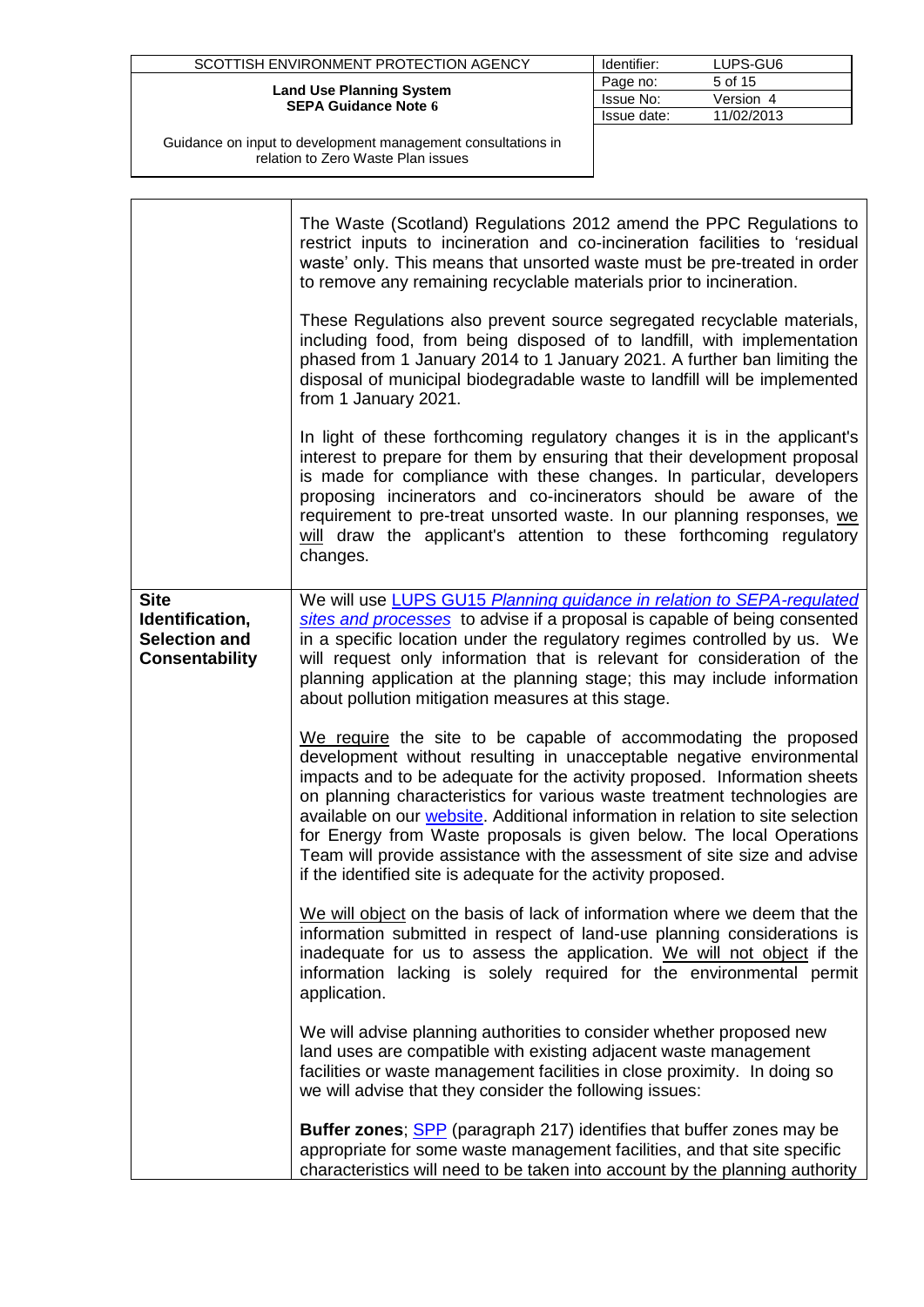| SCOTTISH ENVIRONMENT PROTECTION AGENCY                         | Identifier: | LUPS-GU6   |
|----------------------------------------------------------------|-------------|------------|
|                                                                | Page no:    | 6 of 15    |
| <b>Land Use Planning System</b><br><b>SEPA Guidance Note 6</b> | Issue No:   | Version 4  |
|                                                                | Issue date: | 11/02/2013 |
|                                                                |             |            |

|  | in determining the size of buffer zone that is appropriate. We will not<br>provide advice on the appropriateness of specific buffer zones. Local<br>authority Environmental Health departments are best placed to advise in<br>terms of potential adverse impacts which may arise from locating new<br>development in the vicinity of existing waste sites and on the potential risk<br>the proposal would pose to people or property. Additional guidance on<br>buffer zones is contained within the ODPM Planning for Waste<br><b>Management Facilities research study. This document provides detailed</b><br>advice on general siting criteria for different types of waste management<br>facilities, including distance from sensitive receptors. |
|--|--------------------------------------------------------------------------------------------------------------------------------------------------------------------------------------------------------------------------------------------------------------------------------------------------------------------------------------------------------------------------------------------------------------------------------------------------------------------------------------------------------------------------------------------------------------------------------------------------------------------------------------------------------------------------------------------------------------------------------------------------------|
|  | Co-location issues; the planning authority should give consideration as<br>to whether the proposed use is consistent/compatible with existing<br>adjacent uses. For example, given the potential for residual odour from<br>some waste management sites, the Council should consider whether<br>proposed uses are compatible with existing adjacent land uses, and<br>whether adequate separation distances have been incorporated within<br>the layout of the proposed development.                                                                                                                                                                                                                                                                   |
|  | Residual odour; we will regulate operations on waste management sites<br>by means of a PPC permit/Waste Management licence. However, even<br>with the use of best industrial practice, mitigation and odour abatement<br>techniques, it is possible there may be a residual odour detected outwith<br>the boundary of the waste management facility site. We consider that a<br>residual odour can be defined as odour detected at or beyond the site<br>boundary that is deemed to be non-offensive by the attending SEPA<br>officer. Such residual odour may not necessarily represent non-<br>compliance with the site licence conditions relating to offensive odours<br>and therefore cannot be controlled by SEPA.                               |
|  | Safeguarding existing waste management sites; the planning authority<br>should give consideration as to whether a proposed adjacent land use<br>would impact on or prevent activity on an existing regulated waste<br>management facility.                                                                                                                                                                                                                                                                                                                                                                                                                                                                                                             |
|  | New PPC Regulations came into force on 7 January 2013 which increase<br>the scope of PPC Part A Regulation. These changes could also have<br>significant impacts on the design of proposed plants. We will inform<br>applicants that they should refer to the information available on our<br>website here.                                                                                                                                                                                                                                                                                                                                                                                                                                            |
|  | On the rare occasion where we are of the opinion that a waste<br>management proposal does not deliver the objectives of the ZWP, or is<br>not capable of being consented in principle, and no agreement on<br>amendments to meet our concerns can be reached, we will object to the<br>proposal, and where possible provide information as to what the applicant<br>would need to provide or undertake in order for us to remove our<br>objection. It is therefore important that we maintain an objection until key<br>information in relation to our planning interests has been provided.                                                                                                                                                           |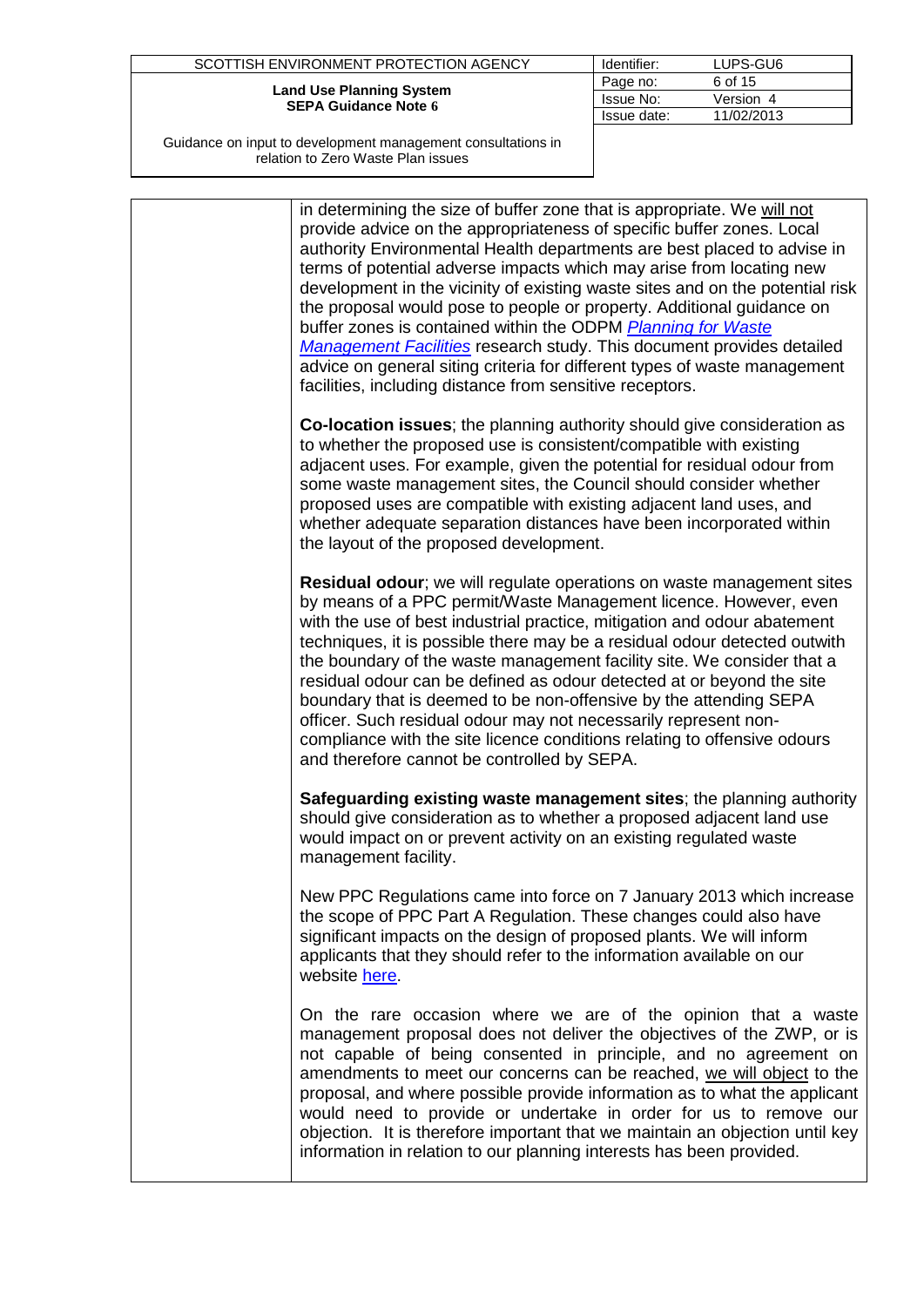| SCOTTISH ENVIRONMENT PROTECTION AGENCY                         | Identifier: | LUPS-GU6   |
|----------------------------------------------------------------|-------------|------------|
|                                                                | Page no:    | 7 of 15    |
| <b>Land Use Planning System</b><br><b>SEPA Guidance Note 6</b> | Issue No:   | Version 4  |
|                                                                | Issue date: | 11/02/2013 |
|                                                                |             |            |

| Landfill/landraise<br>proposals | Planning Authorities are required to assess any proposals for new landfill<br>capacity against the 10 year required capacity figure set out in Table 2 of<br>Annex B, and the existing landfill capacity (as set out in SEPA's annual<br>Landfill Capacity Reports) in order to determine if further landfill capacity<br>would be required. The 10 year capacity figure in Annex B is updated<br>annually. In our planning responses to landfill proposals, we will remind<br>planning authorities of the information against which they should consider<br>the proposal.                                                                                                                                                                                            |
|---------------------------------|-----------------------------------------------------------------------------------------------------------------------------------------------------------------------------------------------------------------------------------------------------------------------------------------------------------------------------------------------------------------------------------------------------------------------------------------------------------------------------------------------------------------------------------------------------------------------------------------------------------------------------------------------------------------------------------------------------------------------------------------------------------------------|
|                                 | Additional advice for planning authorities on issues for consideration<br>relating to landfill and landraise proposals is contained within paragraphs<br>221 to 224 of SPP and paragraphs 47 to 50 of PAN63.                                                                                                                                                                                                                                                                                                                                                                                                                                                                                                                                                          |
|                                 | The Landfill (Scotland) Regulations 2003 set out in detail the issues to be<br>covered by our licensing regime. Under the terms of Regulation 5<br>planning permission should be granted only if the requirements of<br>Paragraph 1(1) of Schedule 3 of these regulations have been taken into<br>consideration i.e.:                                                                                                                                                                                                                                                                                                                                                                                                                                                 |
|                                 | "The location of a landfill must take into consideration requirements<br>relating to:-<br>(a) the distance from the boundary of the site to residential and<br>recreation areas, waterways, water bodies and other agricultural<br>or urban sites,<br>(b) the existence of groundwater, coastal water or nature<br>protection zones in the area,<br>(c) the geological or hydro geological conditions in the area,<br>(d) the risk of flooding, subsidence, landslides or avalanches on<br>the site, and<br>(e) the protection of the natural or cultural heritage of the area."                                                                                                                                                                                      |
|                                 | Related to our remit, we will advise the planning authority if sufficient<br>information has been submitted to allow these requirements to be<br>considered and we will object where it has not.                                                                                                                                                                                                                                                                                                                                                                                                                                                                                                                                                                      |
|                                 | Implementation of the ZWP should see the amount of waste being<br>landfilled reducing further. Therefore it may take longer than originally<br>planned for landfill operators to source sufficient waste. Operators may<br>apply for planning permission to extend the operational lifetime of the site<br>in order to achieve required site restoration levels. It is the planning<br>authority's role to consider this need and we will not comment on this<br>specific aspect. We will continue to advise on the key areas we control<br>i.e. ongoing restoration and monitoring under our licensing regime, and at<br>what point the site is considered to be restored. We will advise the<br>applicant to make sure that their licence is still fit for purpose. |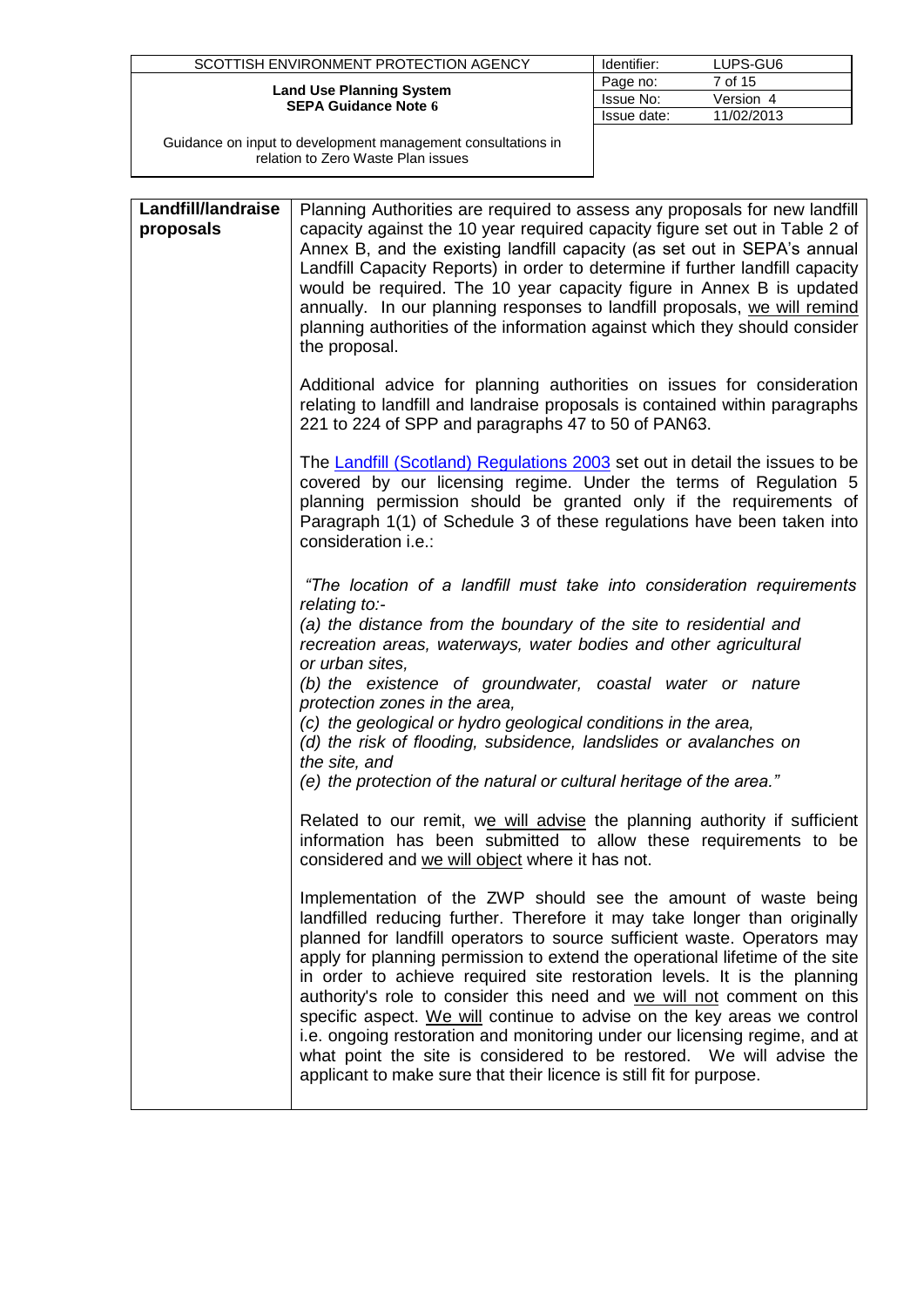| SCOTTISH ENVIRONMENT PROTECTION AGENCY                         | Identifier: | LUPS-GU6   |
|----------------------------------------------------------------|-------------|------------|
|                                                                | Page no:    | 8 of 15    |
| <b>Land Use Planning System</b><br><b>SEPA Guidance Note 6</b> | Issue No:   | Version    |
|                                                                | Issue date: | 11/02/2013 |
|                                                                |             |            |

| <b>Compliance with</b><br><b>Thermal</b><br><b>Treatment of</b><br><b>Waste Guidelines</b> | Our TTWG are a material consideration and should be used by planning<br>authorities in assessing development proposals for waste management<br>facilities that include thermal treatment of waste. As stated in the TTWG,<br>this guidance note provides our planning position regarding Thermal<br>Treatment facilities and the information below constitutes a material<br>planning consideration.                                                                                                                                                                      |
|--------------------------------------------------------------------------------------------|---------------------------------------------------------------------------------------------------------------------------------------------------------------------------------------------------------------------------------------------------------------------------------------------------------------------------------------------------------------------------------------------------------------------------------------------------------------------------------------------------------------------------------------------------------------------------|
|                                                                                            | We will use the TTWG in formulating our responses to appropriate<br>planning applications. We will comment on the acceptability of the<br>location proposed for EfW plants in relation to energy efficiency,<br>consentability and other land-use planning issues within our remit (e.g.<br>flood risk). Heat recovery is a key part of decision making when allocating<br>sites for thermal plants and opportunities to site new plant close to<br>existing and potential users of heat and power should be taken when they<br>arise as directed by NPF2.                |
|                                                                                            | We require the applicant to demonstrate that the following issues have<br>been addressed in the proposal. The information is required by us in<br>order to comment at the land use planning stage on thermal treatment<br>proposals and anaerobic digestion (AD) facilities.                                                                                                                                                                                                                                                                                              |
|                                                                                            | Site selection: As the location of energy from waste (EfW) facilities<br>should allow links to be made to potential users of heat and energy, the<br>alternative sites considered, their potential for supplying heat and power<br>to other users close to these sites and the reasons for excluding them<br>from further consideration should be included in the Environmental<br>Statement or planning submission. We require the applicant to<br>demonstrate that the site has been selected to take full advantage of<br>opportunities to maximise energy efficiency. |
|                                                                                            | Site size: We will expect any proposal for an EfW facility to be located<br>within a site which is adequate for the activities themselves to be carried<br>out together with the ability to accommodate any required pollution control<br>measures. We will object to a proposal on the grounds of consentability<br>where the site is too small for the proposal e.g. there should be space<br>available for energy recovery infrastructure including heat off-take pipe<br>work and heat exchange / heat pump systems.                                                  |
|                                                                                            | Restrictions on inputs: The Waste (Scotland) Regulations 2012 contain<br>a package of measures which include restrictions on the materials that<br>may be input to incinerators and co-incinerators. The new legislative<br>measures will be applied through our regulatory procedures rather than<br>planning and will apply to materials from all waste streams.                                                                                                                                                                                                        |
|                                                                                            | In our planning responses we will draw the applicant's attention to the<br>requirements contained in the Waste (Scotland) Regulations 2012.                                                                                                                                                                                                                                                                                                                                                                                                                               |
|                                                                                            | Recovery of heat and energy: "Energy from Waste" (EfW) is the<br>process of producing energy in the form of electricity and/or heat from<br>waste. The ZWP Annex B (paragraph 5.9, section 4) states that "a heat                                                                                                                                                                                                                                                                                                                                                         |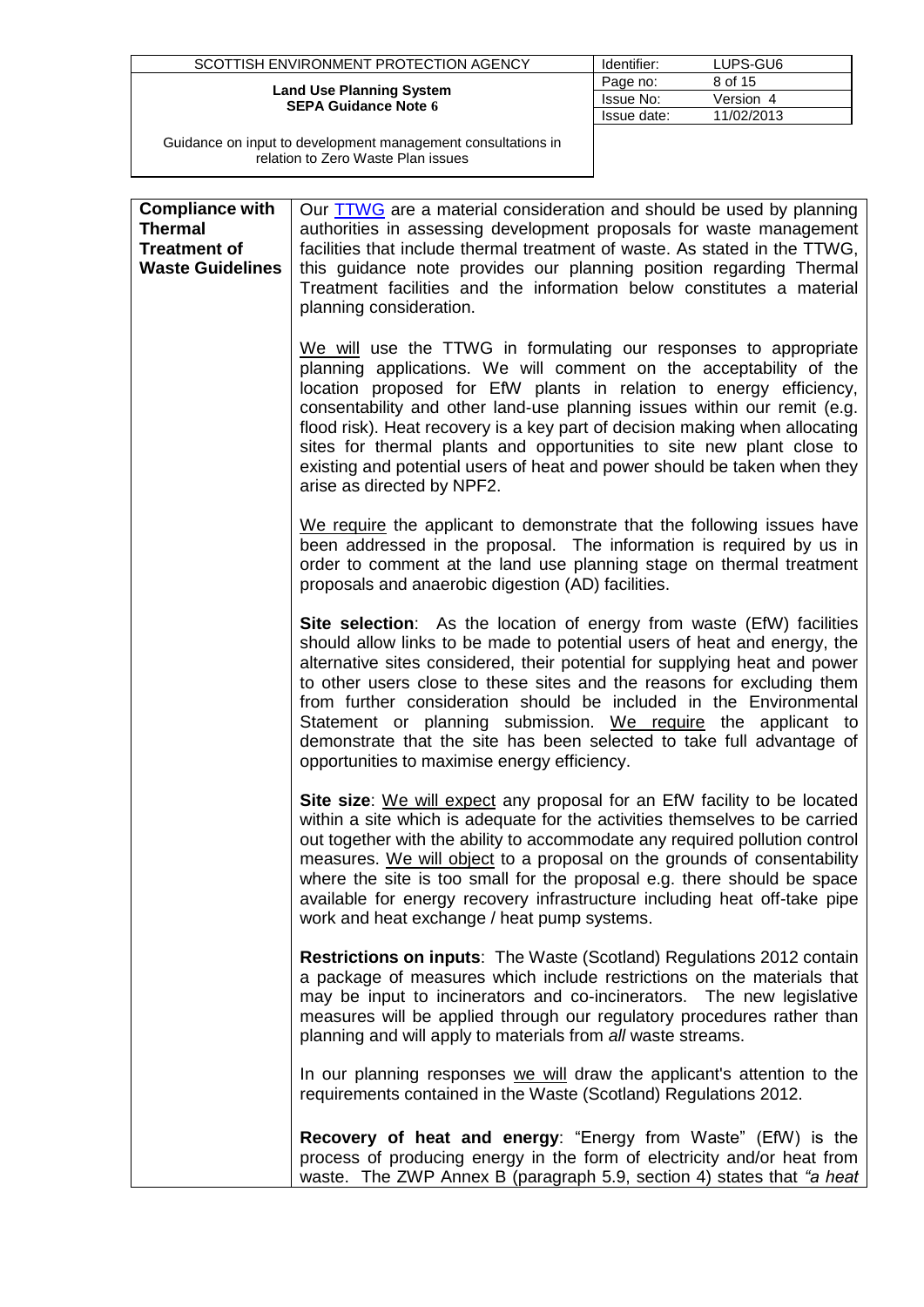| SCOTTISH ENVIRONMENT PROTECTION AGENCY                         | Identifier: | LUPS-GU6   |
|----------------------------------------------------------------|-------------|------------|
|                                                                | Page no:    | 9 of 15    |
| <b>Land Use Planning System</b><br><b>SEPA Guidance Note 6</b> | Issue No:   | Version 4  |
|                                                                | Issue date: | 11/02/2013 |
|                                                                |             |            |

|                                      | plan should be provided by the applicant when planning permission is<br>sought for energy from waste facilities". SPP (paragraph 219) supports<br>the "Siting of plant close to energy grids or users of heat (as) an important<br>factor in determining appropriate locations for installations capable of<br>being run as combined heat and power plants".                                                                                                                                          |
|--------------------------------------|-------------------------------------------------------------------------------------------------------------------------------------------------------------------------------------------------------------------------------------------------------------------------------------------------------------------------------------------------------------------------------------------------------------------------------------------------------------------------------------------------------|
|                                      | In our planning responses we will advise if the applicant has submitted<br>sufficient information for us to assess the energy efficiency of the<br>proposed plant. We cannot issue a permit to operate for facilities which<br>do not comply with the TTWG and recover energy with a high level of<br>efficiency.                                                                                                                                                                                     |
|                                      | We will object to development proposals involving EfW where<br>opportunities to utilise heat and/or connect to the grid are not identified or<br>where proposals do not meet the energy efficiency requirements set out<br>in the TTWG.                                                                                                                                                                                                                                                               |
|                                      | We will object to development proposals adjacent to EfW, other heat<br>providers or new or established heat networks, which do not connect or<br>have not been designed to enable connection to utilise the heat provided.<br>In order to ensure EfW (and other heat providers) comply with the TTWG<br>and meet the energy efficiency requirements, new developments must<br>make use of the energy generated.                                                                                       |
|                                      | New PPC Regulations came into force on 7 January 2013 which increase<br>the scope of PPC Part A Regulation. These changes could also have<br>significant impacts on the design of proposed plants. We will inform<br>applicants that they should refer to the information available on our<br>website here                                                                                                                                                                                            |
| <b>Proximity</b><br><b>Principle</b> | The ZWP Annex B (paragraph 4.3) states that "need and proximity for<br>waste management facilities should be considered strategically as the<br>achievement of a sustainable strategy may involve waste crossing<br>planning boundaries within Scotland".                                                                                                                                                                                                                                             |
|                                      | Our interpretation of this is that it is acceptable for waste arising from any<br>location within Scotland to be treated in any waste management facility<br>proposed within Scotland. We will not require information about the origin<br>of the waste to be treated in a particular facility to be provided in a<br>planning application and we will not provide any comment regarding the<br>origin (or later destination) of waste that is to be treated within any waste<br>management facility. |
|                                      | This position has been positively referenced to by reporters and judges in<br>recent appeals and judicial reviews.                                                                                                                                                                                                                                                                                                                                                                                    |
| <b>Need</b>                          | The Scottish Government considers that there will be a need for new<br>waste management facilities until there is a national annual capacity<br>available to meet the targets set out in the ZWP. An estimation of national<br>need (disaggregated into regional need for planning purposes based on<br>2008 baseline data) is given in Table 1 of Annex B of the ZWP. This table                                                                                                                     |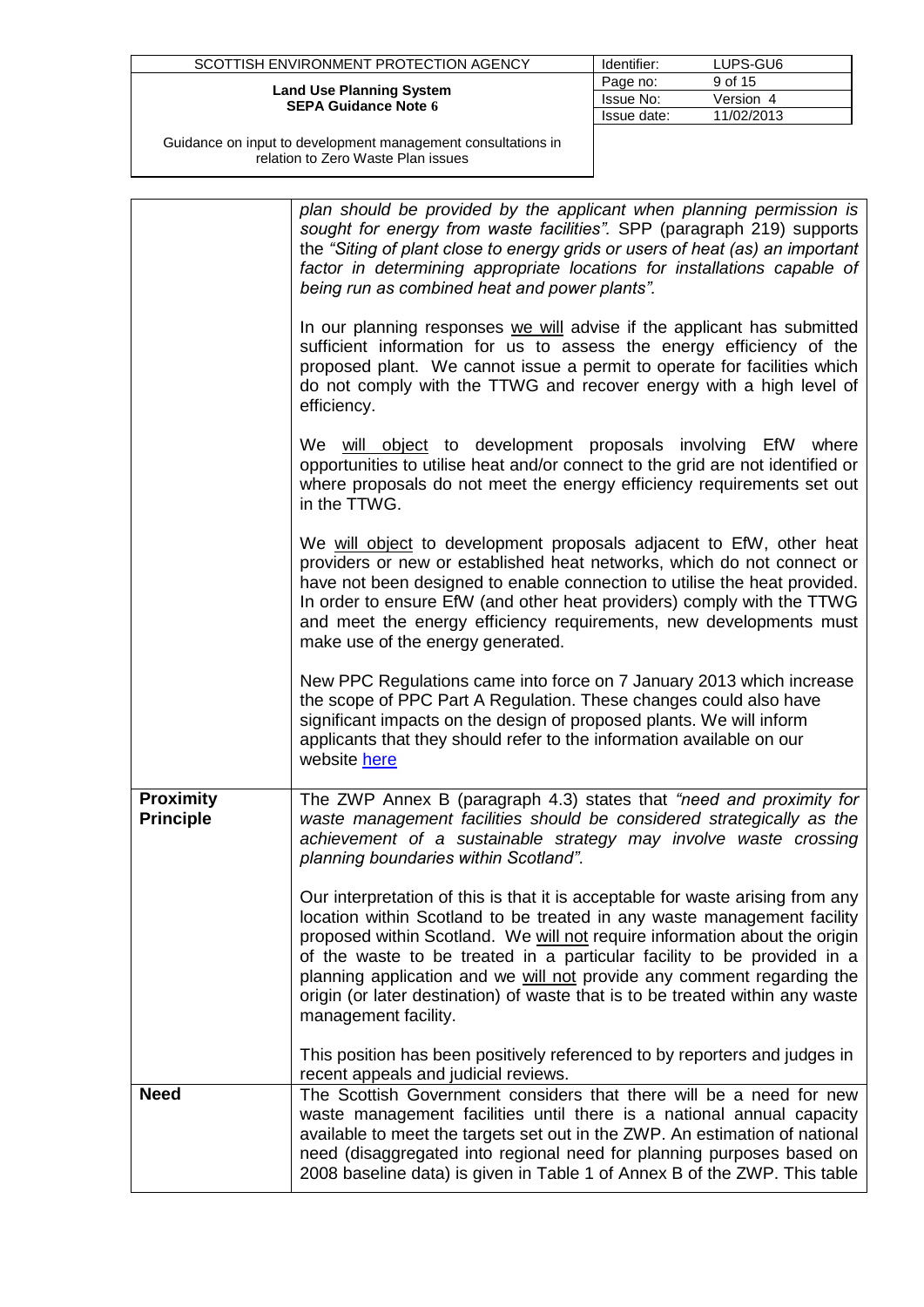| SCOTTISH ENVIRONMENT PROTECTION AGENCY                         | Identifier: | LUPS-GU6   |
|----------------------------------------------------------------|-------------|------------|
|                                                                | Page no:    | 10 of 15   |
| <b>Land Use Planning System</b><br><b>SEPA Guidance Note 6</b> | Issue No:   | Version    |
|                                                                | Issue date: | 11/02/2013 |
|                                                                |             |            |

|                                   | is updated annually by SEPA. It should be noted that the tables in Annex<br>B are based on operational capacity; gaining planning permission does<br>not automatically mean that a proposal will become operational.                                                                                                                                                                                                                                                                                                                                                                        |
|-----------------------------------|---------------------------------------------------------------------------------------------------------------------------------------------------------------------------------------------------------------------------------------------------------------------------------------------------------------------------------------------------------------------------------------------------------------------------------------------------------------------------------------------------------------------------------------------------------------------------------------------|
|                                   | The measures set out in the Waste (Scotland) Regulations 2012 aim to<br>deliver high quality recycling which will maximise the value that can be<br>gained from waste. This is likely to require a number of new types of<br>processing facilities.                                                                                                                                                                                                                                                                                                                                         |
|                                   | We will not assess need for waste management infrastructure - this will<br>be undertaken by the relevant planning authority in accordance with the<br>detailed guidance set out in Annex B of the ZWP. We will direct planning<br>authorities to the most up-to-date information which should be used in<br>formulating their decision.                                                                                                                                                                                                                                                     |
|                                   | We should stress in our planning responses that the figures in Tables 1<br>and 2 should not be considered as limits on development.                                                                                                                                                                                                                                                                                                                                                                                                                                                         |
| <b>EIA</b><br><b>Developments</b> | A waste management facilities would be considered an "EIA<br>development" if it falls within the parameters of Schedule 1 or Schedule 2<br>of <b>The Town and Country Planning (Environmental Impact</b><br>Assessment) (Scotland) Regulations 2011 ("EIA Regulations"). We will<br>expect an Environmental Impact Assessment to be undertaken to<br>consider the environmental impacts of the proposed development. This<br>may replicate some information which would be contained within a permit<br>or licence application but is required to be provided under the EIA<br>regulations. |
|                                   | Specific information and guidance regarding the application of the EIA<br>directive, which informs the EIA regulations, regarding waste<br>management proposals has been contained within p32 of the<br>"Environmental Impact Assessment of Projects - Rulings of the Court of<br>Justice":                                                                                                                                                                                                                                                                                                 |
|                                   | "Projects likely to have significant effects on the environment by virtue,<br>inter alia, of their nature, size or location should be subject to an<br>assessment with regard to their effects. Accordingly, that concept, which<br>is not equivalent to that of waste disposal for the purpose of Directive<br>75/442, must be construed in the wider sense as covering all operations<br>leading either to waste disposal, in the strict sense of the term, or to<br>waste recovery.                                                                                                      |
|                                   | As a result, an establishment, which generates electricity from the<br>incineration of biomass and combustible materials derived from waste<br>and which has a capacity exceeding 100 tonnes per day, comes into the<br>category of disposal installations for the incineration or chemical<br>treatment of non-hazardous waste in point 10 of Annex 1 to the EIA<br>Directive. As such, before being authorised, it should have undergone<br>the environmental impact assessment procedure, since the projects<br>which fall within Annex 1 must undergo a systematic assessment under     |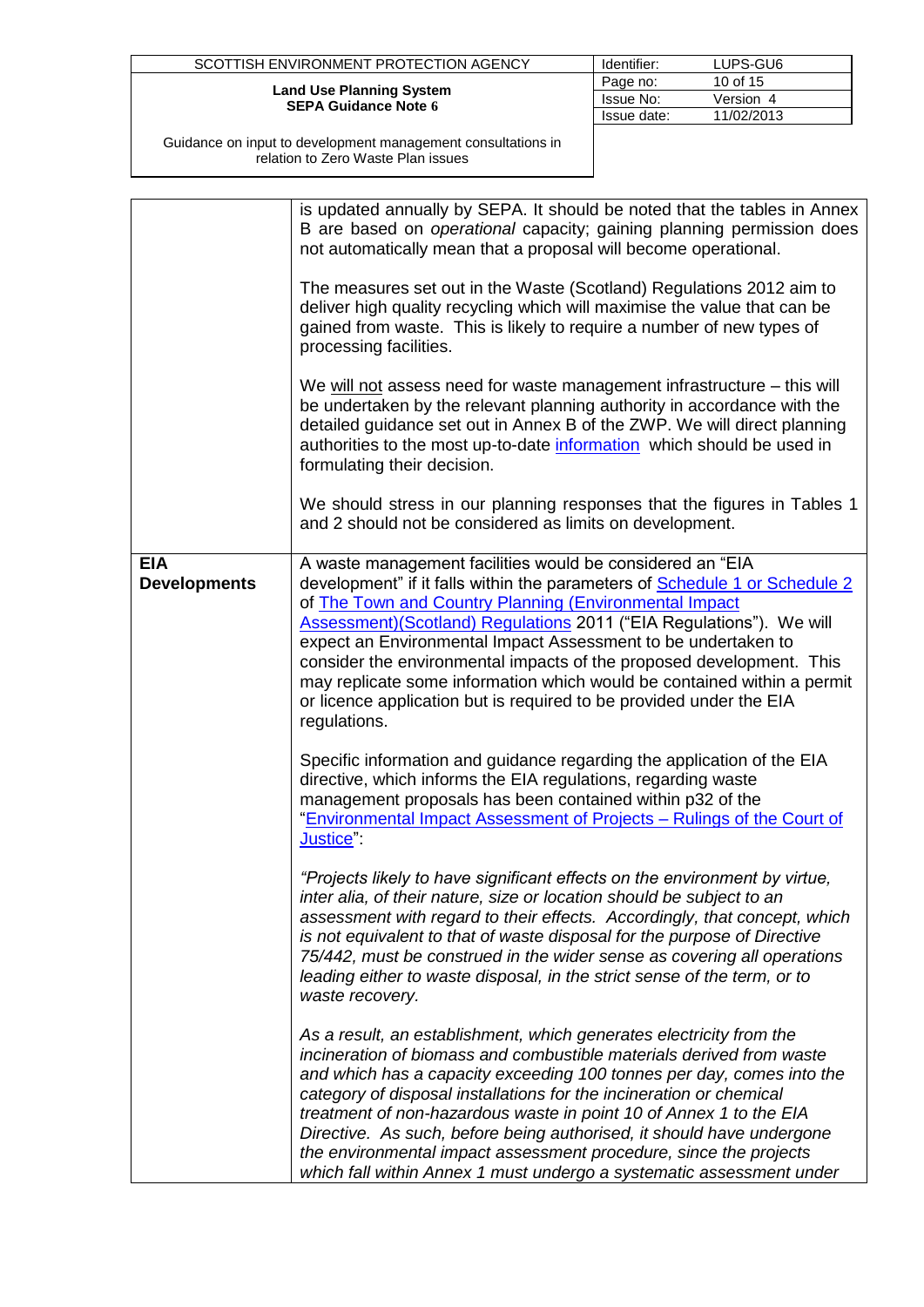| SCOTTISH ENVIRONMENT PROTECTION AGENCY                         | Identifier:      | LUPS-GU6   |
|----------------------------------------------------------------|------------------|------------|
|                                                                | Page no:         | 11 of 15   |
| <b>Land Use Planning System</b><br><b>SEPA Guidance Note 6</b> | <b>Issue No:</b> | Version 4  |
|                                                                | Issue date:      | 11/02/2013 |
|                                                                |                  |            |

| Articles 2(1) and 4(1) of that directive."                                                                                                                                                                                                                                                                                    |                                                                                                                                                                                                      |
|-------------------------------------------------------------------------------------------------------------------------------------------------------------------------------------------------------------------------------------------------------------------------------------------------------------------------------|------------------------------------------------------------------------------------------------------------------------------------------------------------------------------------------------------|
| <b>Screening Opinion</b>                                                                                                                                                                                                                                                                                                      |                                                                                                                                                                                                      |
| Under the revised EIA regulations, we would expect that waste<br>constitute an EIA development, and we would therefore expect that an<br>EIA is undertaken.                                                                                                                                                                   | management proposals which fall under Schedule 1 or Schedule 2 would                                                                                                                                 |
| Schedule 1 waste management facilities                                                                                                                                                                                                                                                                                        |                                                                                                                                                                                                      |
| Waste management facilities that fall within the definitions contained in<br>Schedule 1 will always require an EIA to be undertaken:                                                                                                                                                                                          |                                                                                                                                                                                                      |
| (as defined in Annex I to Directive 2008/98/EC of the European<br>Parliament and of the Council on waste and repealing certain<br>Directives(3) under heading D9), or landfill of hazardous waste (that is<br>to say, waste which is considered to be hazardous in accordance with<br>Articles 3(2) and 7 of that Directive). | 9. Waste disposal installations for the incineration, chemical treatment                                                                                                                             |
| 100 tonnes per day.                                                                                                                                                                                                                                                                                                           | 10. Waste disposal installations for the incineration or chemical<br>treatment (as defined in Annex I to Directive 2008/98/EC under<br>heading D9) of non-hazardous waste with a capacity exceeding  |
| Schedule 2 waste management facilities<br>Waste management facilities that fall within the definitions contained<br>within Schedule 2 may be required to have an EIA undertaken if the<br>applicable threshold or criteria is exceeded:                                                                                       |                                                                                                                                                                                                      |
| 11. Other Projects                                                                                                                                                                                                                                                                                                            |                                                                                                                                                                                                      |
| (b) Installations for the disposal of<br>waste (unless included in<br>Schedule 1);                                                                                                                                                                                                                                            | (i) the disposal is by incineration;<br>or<br>(ii) the area of the development<br>exceeds 0.5 hectare; or<br>(iii) the installation is to be sited<br>within 100 metres of any<br>controlled waters. |
| <b>Environmental Statement</b>                                                                                                                                                                                                                                                                                                |                                                                                                                                                                                                      |
| Schedule 4 of The Regulations identifies the information that should be<br>included in Environmental Statements.                                                                                                                                                                                                              |                                                                                                                                                                                                      |
| Alternatives – If the proposal may have negative environmental impacts<br>which shows the alternatives considered (sites and technologies) and<br>this consideration is whether alternative sites or technologies discounted<br>would have had a lesser environmental impact.                                                 | (which may be mitigated), then we may require information to be provided<br>why they were discounted from development. Of particular importance in                                                   |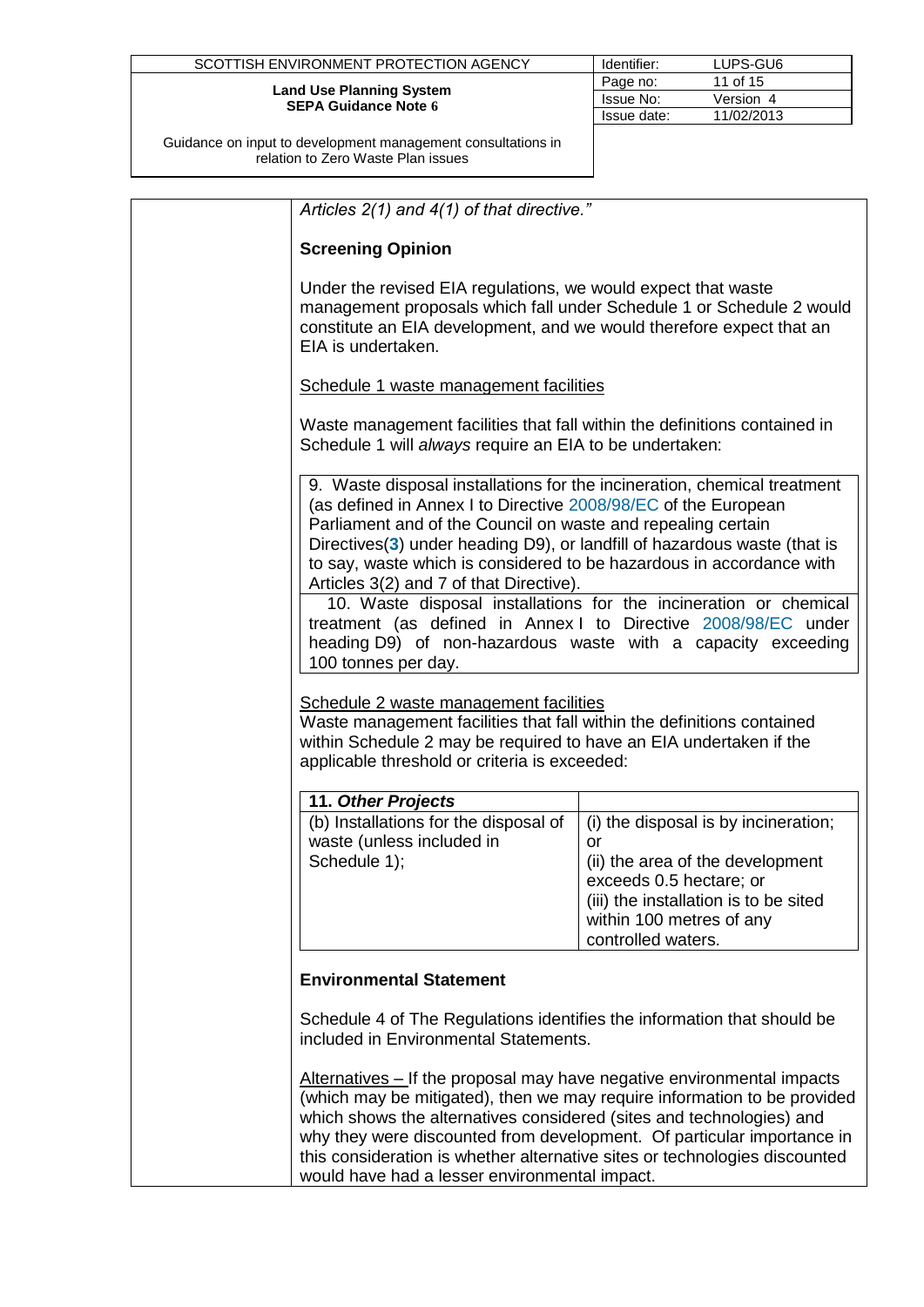| SCOTTISH ENVIRONMENT PROTECTION AGENCY                         | Identifier: | LUPS-GU6   |
|----------------------------------------------------------------|-------------|------------|
|                                                                | Page no:    | 12 of 15   |
| <b>Land Use Planning System</b><br><b>SEPA Guidance Note 6</b> | Issue No:   | Version 4  |
|                                                                | Issue date: | 11/02/2013 |
|                                                                |             |            |

| We would also consider whether an alternative site or technology would<br>have been more likely to enable the proposal to better meet the<br>requirements of the Thermal Treatment of Waste Guidelines for example<br>whether an alternative site would have enabled the energy/power<br>generated to be used by an existing heat user/heat network rather than<br>requiring a new heat user or network to be established. |
|----------------------------------------------------------------------------------------------------------------------------------------------------------------------------------------------------------------------------------------------------------------------------------------------------------------------------------------------------------------------------------------------------------------------------|
|----------------------------------------------------------------------------------------------------------------------------------------------------------------------------------------------------------------------------------------------------------------------------------------------------------------------------------------------------------------------------------------------------------------------------|

<span id="page-11-0"></span>

| Table B – considering waste as part of all new development proposals |                                                                                                                                                                                                                                                                                                                                                                                                                                                                                                                                                                                                                                                                                                                                                                                                                                                                                                                                                                                             |  |
|----------------------------------------------------------------------|---------------------------------------------------------------------------------------------------------------------------------------------------------------------------------------------------------------------------------------------------------------------------------------------------------------------------------------------------------------------------------------------------------------------------------------------------------------------------------------------------------------------------------------------------------------------------------------------------------------------------------------------------------------------------------------------------------------------------------------------------------------------------------------------------------------------------------------------------------------------------------------------------------------------------------------------------------------------------------------------|--|
| <b>Key</b><br>issues/policy<br>framework                             | The central issue to consider is whether the proposed development supports<br>delivery of the ZWP objectives.                                                                                                                                                                                                                                                                                                                                                                                                                                                                                                                                                                                                                                                                                                                                                                                                                                                                               |  |
|                                                                      | We consider that to do this adequately all new development should be<br>designed to enable:                                                                                                                                                                                                                                                                                                                                                                                                                                                                                                                                                                                                                                                                                                                                                                                                                                                                                                 |  |
|                                                                      | minimisation of waste generation during construction; and<br>provision of adequate space for separation and collection of<br>waste.                                                                                                                                                                                                                                                                                                                                                                                                                                                                                                                                                                                                                                                                                                                                                                                                                                                         |  |
|                                                                      | Any new development that is proposed adjacent to an existing or<br>proposed facility which produces heat/power must be designed to<br>enable connection to the heat/power. We will object unless this<br>connection is incorporated into the new development proposal.                                                                                                                                                                                                                                                                                                                                                                                                                                                                                                                                                                                                                                                                                                                      |  |
| <b>Co-location</b><br><b>issues</b>                                  | We will advise planning authorities to consider whether proposed new land<br>uses are compatible with existing adjacent waste management facilities or<br>waste management facilities in close proximity. In doing so we will advise<br>that they consider the following issues:                                                                                                                                                                                                                                                                                                                                                                                                                                                                                                                                                                                                                                                                                                            |  |
|                                                                      | <b>Buffer zones; SPP</b> (paragraph 217) identifies that buffer zones may be<br>appropriate for some waste management facilities, and that site specific<br>characteristics will need to be taken into account by the planning authority in<br>determining the size of buffer zone that is appropriate. We will not provide<br>advice on the appropriateness of specific buffer zones. Local authority<br>Environmental Health departments are best placed to advise in terms of<br>potential adverse impacts which may arise from locating new development in<br>the vicinity of existing waste sites and on the potential risk the proposal would<br>pose to people or property. Additional guidance on buffer zones is contained<br>within the ODPM Planning for Waste Management Facilities research study.<br>This document provides detailed advice on general siting criteria for different<br>types of waste management facilities, including distance from sensitive<br>receptors. |  |
|                                                                      | Co-location issues; the planning authority should give consideration as to<br>whether the proposed use is consistent/compatible with existing adjacent<br>waste management uses. For example, given the potential for residual odour<br>from some waste management sites, the Council should consider whether                                                                                                                                                                                                                                                                                                                                                                                                                                                                                                                                                                                                                                                                               |  |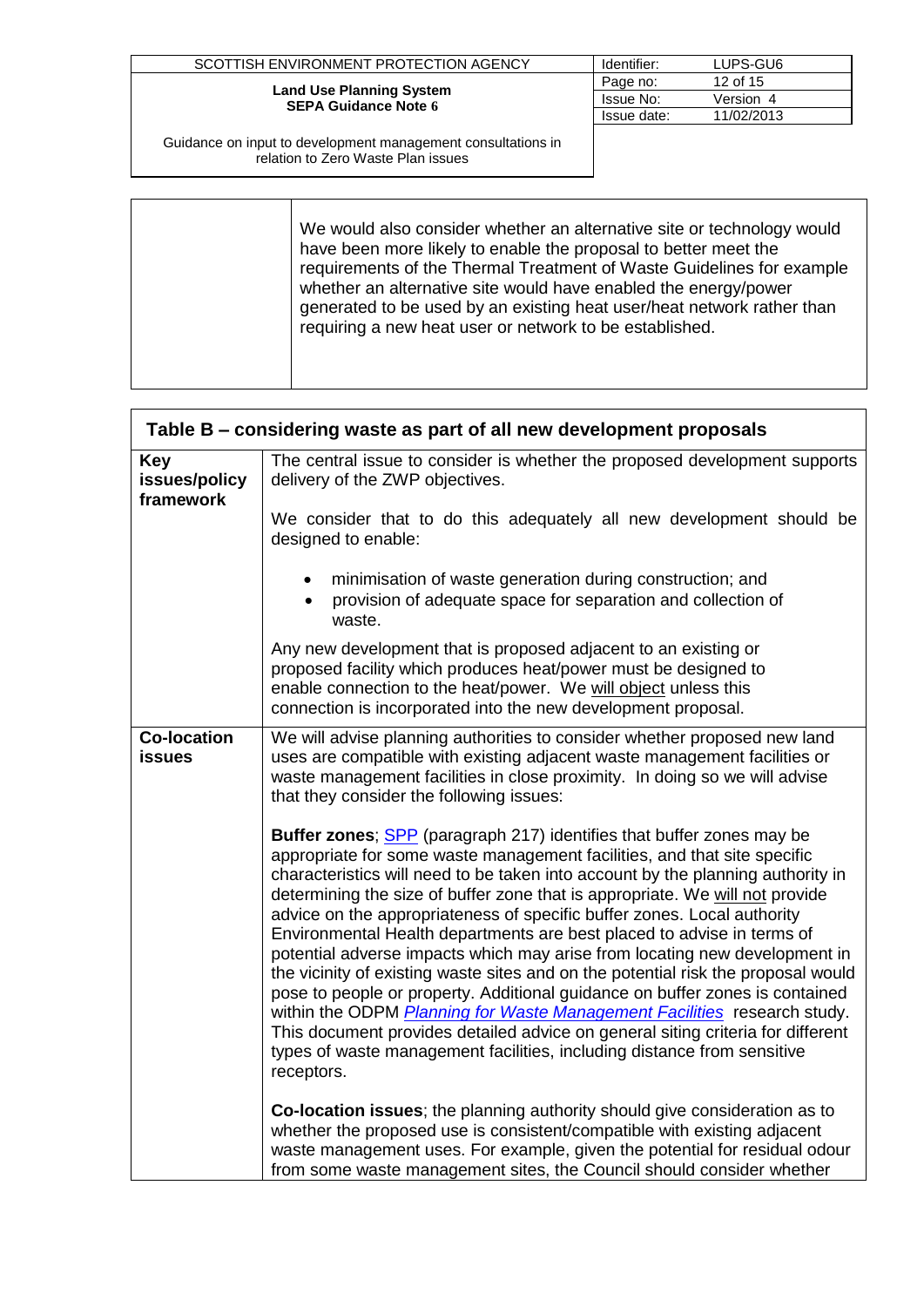| SCOTTISH ENVIRONMENT PROTECTION AGENCY                         | Identifier: | LUPS-GU6   |
|----------------------------------------------------------------|-------------|------------|
|                                                                | Page no:    | 13 of 15   |
| <b>Land Use Planning System</b><br><b>SEPA Guidance Note 6</b> | Issue No:   | Version 4  |
|                                                                | Issue date: | 11/02/2013 |
|                                                                |             |            |

|                                                                        | proposed uses are compatible with existing adjacent waste land uses, and<br>whether adequate separation distances have been incorporated within the<br>layout of the proposed development.<br>Residual odour; we will regulate operations on waste management sites by<br>means of a PPC permit/Waste Management licence. However, even with the<br>use of best industrial practice, mitigation and odour abatement techniques, it<br>is possible there may be a residual odour detected outwith the boundary of<br>the waste management facility site. We consider that a residual odour can be<br>defined as odour detected at or beyond the site boundary that is deemed to<br>be non-offensive by the attending SEPA officer. Such residual odour may not<br>necessarily represent non-compliance with the site licence conditions relating |
|------------------------------------------------------------------------|-------------------------------------------------------------------------------------------------------------------------------------------------------------------------------------------------------------------------------------------------------------------------------------------------------------------------------------------------------------------------------------------------------------------------------------------------------------------------------------------------------------------------------------------------------------------------------------------------------------------------------------------------------------------------------------------------------------------------------------------------------------------------------------------------------------------------------------------------|
|                                                                        | to offensive odours and therefore cannot be controlled by SEPA.<br>Safeguarding existing waste management sites; the planning authority<br>should give consideration as to whether a proposed adjacent land use would<br>impact on or prevent activity on an existing regulated waste management<br>facility. In our response we will make it clear that it is the planning authority's<br>decision whether the proposed use is compatible with existing uses.                                                                                                                                                                                                                                                                                                                                                                                  |
|                                                                        | Where new development is proposed in the vicinity of an existing or<br>consented EfW facility, we will advise planning authorities that the developers<br>and the planning authority should consider how best to ensure that the new<br>development is designed and conditioned to use available heat and / or<br>energy, for example in district heating schemes. We will object where new<br>development has not been designed to enable connection to the heat/power.                                                                                                                                                                                                                                                                                                                                                                        |
| Incorporating<br>zero waste<br>requirements<br>into new<br>development | PAN 63 (paragraphs 51-52 and 82-83) and Annex B of the ZWP highlight the<br>need to address waste management and minimisation within all new<br>development by;<br>minimising the generation of waste during construction; and<br>providing adequate space for waste separation and collection.<br>$\bullet$                                                                                                                                                                                                                                                                                                                                                                                                                                                                                                                                    |
|                                                                        | Annex B (paragraph 5.19 (3) states: "SEPA will comment on layout and<br>design of non-waste applications to minimise the generation of waste, and<br>ensure that the necessary infrastructure for waste management is built into<br>new developments. The design of new developments can have a significant<br>impact on how potential users manage their waste. Well designed<br>developments will enable users (and those responsible for waste collection)<br>to more easily achieve sustainable waste management practices.                                                                                                                                                                                                                                                                                                                 |
|                                                                        | We require appropriately scaled and located facilities for waste management<br>to be incorporated into the site layout and design of all new developments<br>from the outset to assist delivery of the ZWP. Provision for the separation,<br>collection, composting (where appropriate) and recycling of recyclables and<br>other waste materials should be incorporated within the design of new<br>development.<br>We will encourage developers to provide space in their<br>developments to accommodate:                                                                                                                                                                                                                                                                                                                                     |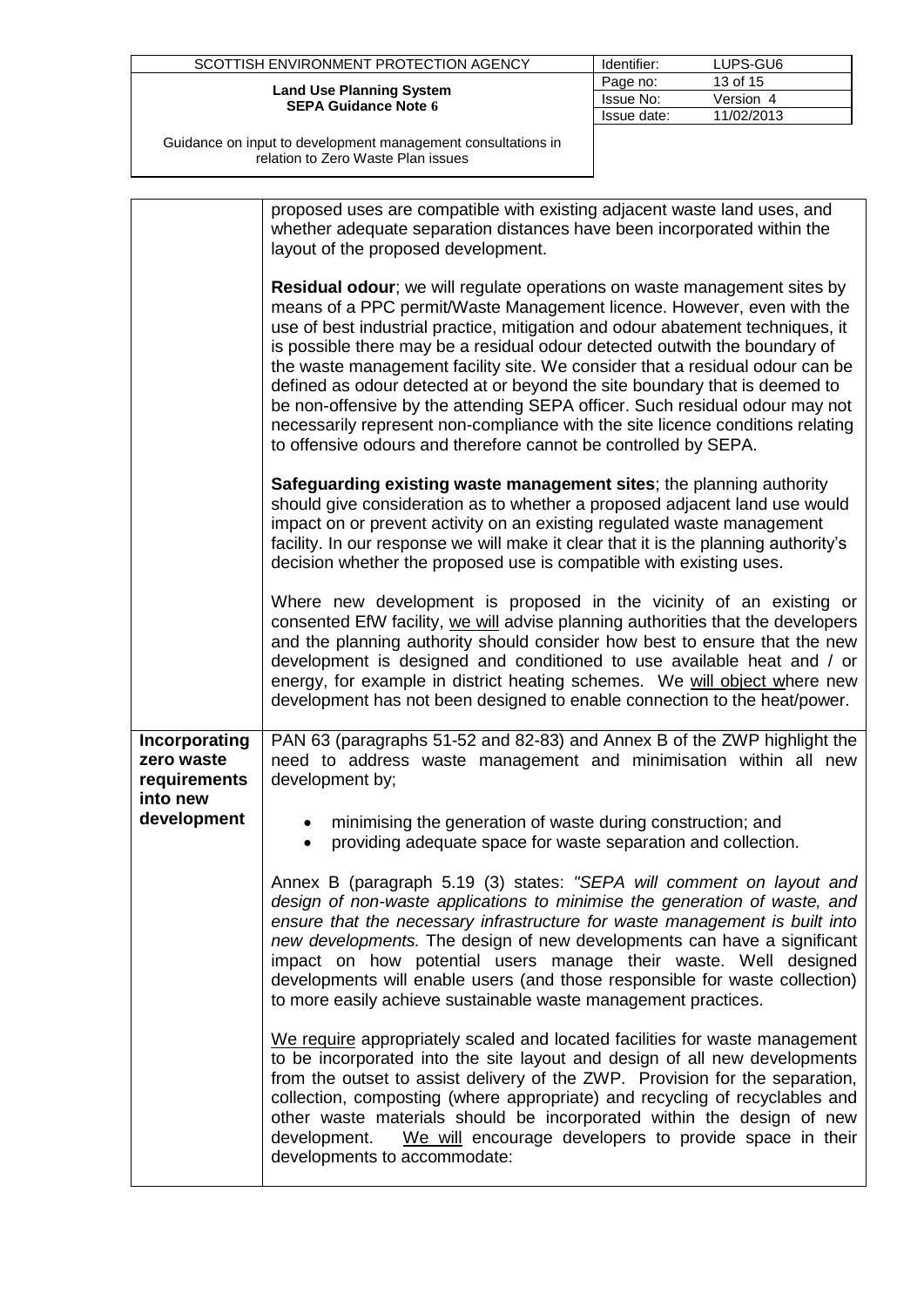| SCOTTISH ENVIRONMENT PROTECTION AGENCY                         | Identifier:      | LUPS-GU6   |
|----------------------------------------------------------------|------------------|------------|
| <b>Land Use Planning System</b><br><b>SEPA Guidance Note 6</b> | Page no:         | 14 of 15   |
|                                                                | <b>Issue No:</b> | Version 4  |
|                                                                | Issue date:      | 11/02/2013 |
|                                                                |                  |            |

| • Provision within the premises for facilities to separate and store<br>different types of waste materials at source;                                                                                                                                                                                                                                                                                                                                                                                                                                                                                                                                                                                                                                                                                                                                                                                   |
|---------------------------------------------------------------------------------------------------------------------------------------------------------------------------------------------------------------------------------------------------------------------------------------------------------------------------------------------------------------------------------------------------------------------------------------------------------------------------------------------------------------------------------------------------------------------------------------------------------------------------------------------------------------------------------------------------------------------------------------------------------------------------------------------------------------------------------------------------------------------------------------------------------|
| Provision within the premises, or within the development site, for<br>composting;                                                                                                                                                                                                                                                                                                                                                                                                                                                                                                                                                                                                                                                                                                                                                                                                                       |
| Kerbside collections, including adequate vehicle turning capacity;                                                                                                                                                                                                                                                                                                                                                                                                                                                                                                                                                                                                                                                                                                                                                                                                                                      |
| Centralised facilities for the public to deposit materials for recycling<br>and recovery within the development site.                                                                                                                                                                                                                                                                                                                                                                                                                                                                                                                                                                                                                                                                                                                                                                                   |
| A Site Waste Management Plan (SWMP) is an important way to help achieve<br>waste minimisation during the construction and operation of developments.<br>We require SWMPs as an integral part of the Construction<br>Environmental Management Plan for all new major development. Details<br>of this requirement are set out in the Pollution Prevention and Environmental<br>Management section of our web-site. Where we require a SWMP to be<br>submitted as part of the planning or CEMPs process then we will assess the<br>submitted plans in terms of the issues which are relevant to our remit. We will<br>encourage the planning authority to appraise the submitted SWMP with<br>reference to guidance that has been produced by agencies such as NetRegs,<br>WRAP and the DTI. We will refer planning authorities and developers to the<br>SWMP good practice notes which can be found here. |
| We will only provide comment on a SWMP or CEMP where we have<br>specifically requested that this be submitted to the planning authority. In<br>undertaking an assessment we will firstly consider whether the submitted<br>plan covers the range of issues within our remit. This may be by way of<br>reference to sources of guidance, advice, and templates on the content of<br>SWMPs prepared by bodies such as the DTI, NetRegs and WRAP. The<br>second step will be to assess the quality of the submission in terms of the<br>issues covered by our remit i.e. does the SWMP (a) contain an appropriate<br>level of detail; (b) set out clear reporting processes and lines of<br>communication; and (c) does it name individuals against specific tasks for the<br>issues which fall within our remit.                                                                                          |

<span id="page-13-0"></span>

| Table C – sources of additional information    |                                                                                                                                                                                                                                                                                                                                                                                                                                    |  |  |
|------------------------------------------------|------------------------------------------------------------------------------------------------------------------------------------------------------------------------------------------------------------------------------------------------------------------------------------------------------------------------------------------------------------------------------------------------------------------------------------|--|--|
| <b>Renewables and</b><br><b>Climate Change</b> | • Climate Change (Scotland) Act 2009<br>• Scottish Government's Renewables Action Plan, Renewable<br>Heat Action Plan and Energy Efficiency Action Plan                                                                                                                                                                                                                                                                            |  |  |
| <b>Waste Data</b>                              | . Waste Data section of SEPA's website,<br>• Waste Site information – waste sites & capacity and landfill<br>sites & capacity. Both updated annually.<br>• Waste Infrastructure Maps based on SEPA's license data and<br>capacity information above; show all licensed and permitted<br>waste facilities accepting waste.<br>. Zero Waste Plan Data prepared by SEPA to support the plan<br>and help monitor policies and targets. |  |  |
| <b>Environmental</b><br><b>Assessment</b>      | • Scottish Government's webpages on <b>Environmental Impact</b><br>Assessment provides legislation, guidance and advice.                                                                                                                                                                                                                                                                                                           |  |  |